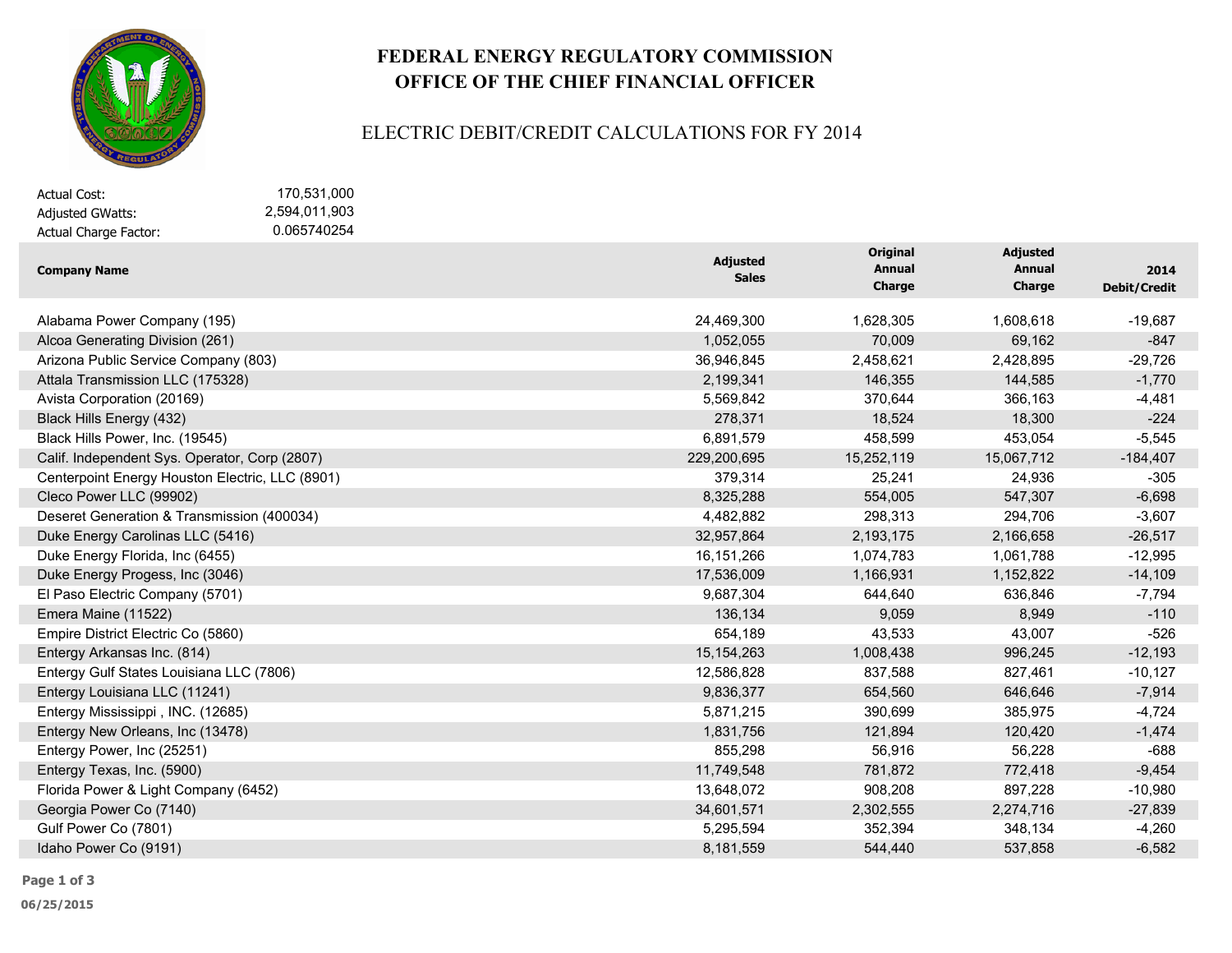

## **FEDERAL ENERGY REGULATORY COMMISSION OFFICE OF THE CHIEF FINANCIAL OFFICER**

### ELECTRIC DEBIT/CREDIT CALCULATIONS FOR FY 2014

| <b>Company Name</b>                              | <b>Adjusted</b><br><b>Sales</b> | <b>Original</b><br><b>Annual</b><br><b>Charge</b> | <b>Adjusted</b><br>Annual<br>Charge | 2014<br><b>Debit/Credit</b> |
|--------------------------------------------------|---------------------------------|---------------------------------------------------|-------------------------------------|-----------------------------|
| ISO New England, Inc. (198)                      | 138,235,253                     | 9,198,840                                         | 9,087,621                           | $-111,219$                  |
| Kentucky Utilities Company (10171)               | 6,970,399                       | 463,844                                           | 458,236                             | $-5,608$                    |
| Lockhart Power Company (11118)                   | 260,489                         | 17,334                                            | 17,125                              | $-209$                      |
| Long Sault Division (11180)                      | 830,779                         | 55,284                                            | 54,616                              | $-668$                      |
| Louisville Gas & Electric Co (11249)             | 6,489,420                       | 431,837                                           | 426,616                             | $-5,221$                    |
| MDU Resources Group, Inc. (12199)                | 1,767,254                       | 117,602                                           | 116,180                             | $-1,422$                    |
| MidAmerican Energy Company (400052)              | 1,757,087                       | 116,925                                           | 115,511                             | $-1,414$                    |
| Midwest Indep. Trans. Sys.Operator, Inc (920)    | 538,523,017                     | 35,835,917                                        | 35,402,640                          | $-433,277$                  |
| Mississippi Power Company (12686)                | 5,895,328                       | 392,304                                           | 387,560                             | $-4,744$                    |
| Nevada Power Company d/b/a NV Energy (13407)     | 4,222,874                       | 281,010                                           | 277,613                             | $-3,397$                    |
| New York Independent System Operator, In (51614) | 175,413,143                     | 11,672,836                                        | 11,531,704                          | $-141,132$                  |
| Northbrook Energy, LLC (13654)                   | 156,337                         | 10,403                                            | 10,278                              | $-125$                      |
| Northern States Power Co (MIN) (13781)           | 613,484                         | 40,824                                            | 40,331                              | $-493$                      |
| NorthWestern Energy's (12825)                    | 12,405,385                      | 825,514                                           | 815,533                             | $-9,981$                    |
| Northwestern Wisconsin Ele. Co (13815)           | 25,257                          | 1,681                                             | 1,660                               | $-21$                       |
| Ohio Valley Electric Corp (14015)                | 10,304,107                      | 685,685                                           | 677,395                             | $-8,290$                    |
| PacifiCorp (14354)                               | 26,613,108                      | 1,770,964                                         | 1,749,552                           | $-21,412$                   |
| Perryville Energy Partners, LLC (175714)         | 1,671,445                       | 111,226                                           | 109,881                             | $-1,345$                    |
| Pilot Power Group, Inc. (15127)                  | 48,943                          | 3,257                                             | 3,218                               | $-39$                       |
| PJM Interconnection, L.L.C. (40498)              | 823,403,513                     | 54,793,237                                        | 54,130,756                          | $-662,481$                  |
| Portland General Electric Co (15248)             | 7,963,664                       | 529,941                                           | 523,533                             | $-6,408$                    |
| Public Service Co of Colorado (15466)            | 7,922,478                       | 527,200                                           | 520,826                             | $-6,374$                    |
| Public Service Co of Oklahoma (15474)            | 198,458                         | 13,206                                            | 13,047                              | $-159$                      |
| Public Service Company of NM (15473)             | 10,180,380                      | 677,452                                           | 669,261                             | $-8,191$                    |
| Puget Sound Energy, Inc (15500)                  | 10,314,200                      | 686,357                                           | 678,058                             | $-8,299$                    |
| Safe Harbor Water Power Corp (16537)             | 1,010,056                       | 67,214                                            | 66,401                              | $-813$                      |
| Sierra Pacific Power Co d/b/a NV Energy (17166)  | 4,250,727                       | 282,864                                           | 279,444                             | $-3,420$                    |
| Smoky Mountain Transmission (002580)             | 1,903,634                       | 126,677                                           | 125,145                             | $-1,532$                    |
| South Carolina Electric&Gas Co (17539)           | 2,154,629                       | 143,379                                           | 141,646                             | $-1,733$                    |
| South Carolina Genertg Co, Inc (17554)           | 3,343,690                       | 222,505                                           | 219,815                             | $-2,690$                    |
| Southern Electric Generat'g Co (17622)           | 2,107,334                       | 140,232                                           | 138,537                             | $-1,695$                    |

**Page 2 of 3**

**06/25/2015**